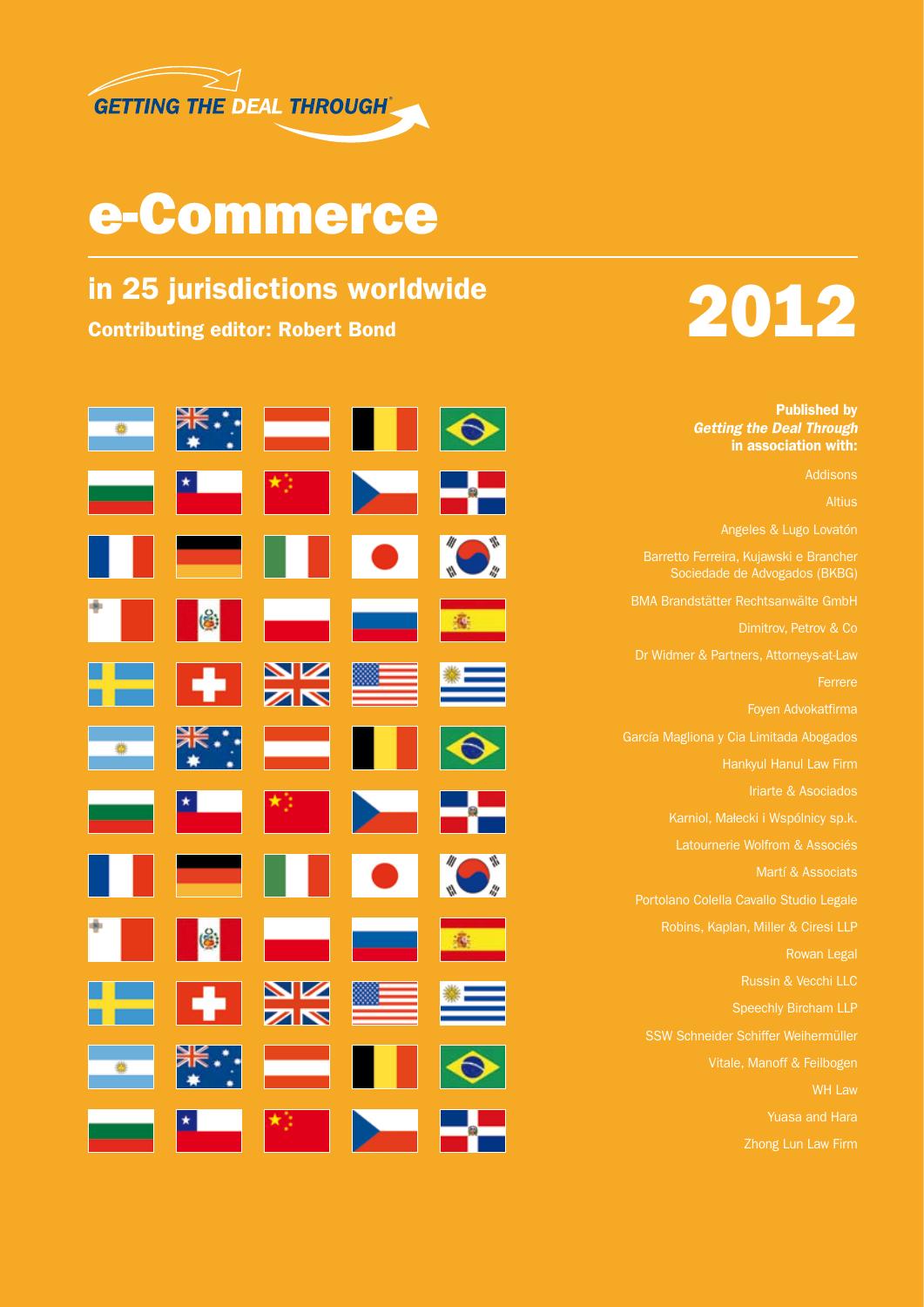|  | <b>GETTING THE DEAL THROUGH®</b> |
|--|----------------------------------|

#### e-Commerce 2012

Contributing editor Robert Bond Speechly Bircham LLP

Business development managers Alan Lee George Ingledew Robyn Hetherington Dan White

Marketing managers Sarah Walsh Ellie Notley Alice Hazard

Marketing assistants William Bentley Sarah Savage

Subscriptions manager Nadine Radcliffe *GettingTheDealThrough.com*

Assistant editor Adam Myers **Editorial assistants** Nina Nowak Lydia Gerges

Senior production editor Jonathan Cowie

Chief subeditor Jonathan Allen Production editor **Subeditors** Davet Hyland Sarah Morgan Production assistant Amie Retallick

Editor-in-chief Callum Campbell Publisher Richard Davey

e-Commerce 2012 Published by Law Business Research Ltd London, W11 1QQ, UK Tel: +44 20 7908 1188 Fax: +44 20 7229 6910 © Law Business Research Ltd No photocopying: copyright licences do not apply. First published 2004 Eighth edition 2011 ISSN 1473-0065

The information provided in this<br>publication is general and may not<br>publication is general and may not<br>apply in a specific situation. Legal<br>before taking any legal action based<br>on the information provided. This<br>information

Printed and distributed by Encompass Print Solutions Tel: 0844 2480 112

Law **Business** Research

| <b>Argentina</b> Hector Ariel Manoff, Nicolás M Czejer and Vanesa Balda <i>Vitale, Manoff &amp; Feilbogen</i>                               | 3   |  |
|---------------------------------------------------------------------------------------------------------------------------------------------|-----|--|
| <b>Australia</b> Jamie Nettleton and Justine Munsie Addisons                                                                                | 9   |  |
| <b>Austria</b> Arpád Geréd BMA Brandstätter Rechtsanwälte GmbH                                                                              | 17  |  |
| <b>Belgium</b> Gerrit Vandendriessche and Ken Meul Altius                                                                                   | 25  |  |
| <b>Brazil</b> Ricardo Barretto Ferreira da Silva Barretto Ferreira, Kujawski e Brancher<br>Sociedade de Advogados (BKBG)                    | 32  |  |
| <b>Bulgaria</b> Miroslav Ognyanov and Veneta Donova Dimitrov, Petrov & Co                                                                   | 39  |  |
| <b>Chile</b> Claudio Magliona García Magliona y Cia Limitada Abogados                                                                       | 45  |  |
| China Jihong Chen Zhong Lun Law Firm                                                                                                        | 50  |  |
| Czech Republic Zbynek Loebl Rowan Legal                                                                                                     | 55  |  |
| <b>Dominican Republic</b> Jaime R Angeles Angeles & Lugo Lovatón                                                                            | 60  |  |
| <b>France</b> Marie-Hélène Tonnellier, Charlotte Barraco-David and Jean-Luc Marchand<br>Latournerie Wolfrom & Associés                      | 66  |  |
| Germany Elke Bischof, Dominik Hausen and Michaela Witzel SSW Schneider Schiffer Weihermüller                                                | 72  |  |
| <b>Italy</b> Laura Liguori and Saverio Cavalcanti Portolano Colella Cavallo Studio Legale                                                   | 86  |  |
| <b>Japan</b> Kozo Yabe and Masakazu Hoshino Yuasa and Hara                                                                                  | 94  |  |
| Korea Bok Nam Yun Hankyul Hanul Law Firm                                                                                                    | 100 |  |
| Malta Olga Finkel and Karl Gonzi WH Law                                                                                                     | 107 |  |
| <b>Peru</b> Erick Iriarte Ahón <i>Iriarte &amp; Asociados</i>                                                                               | 113 |  |
| <b>Poland</b> Robert Małecki Karniol, Małecki i Wspólnicy sp.k.                                                                             | 118 |  |
| <b>Russia</b> Sergei L Lazarev, Natalia G Prisekina, Dmitry A Lyakhov, Victoria V Subocheva<br>and Stanislav Yu Sachney Russin & Vecchi LLC | 123 |  |
| Spain Joan Ramon Miquel and Laura Oteros Martí & Associats                                                                                  | 130 |  |
| <b>Sweden</b> Peter Dyer and Sara Malmgren Foyen Advokatfirma                                                                               |     |  |
| <b>Switzerland</b> Ursula Widmer Dr Widmer & Partners, Attorneys-at-Law                                                                     | 142 |  |
| <b>United Kingdom</b> Robert Bond Speechly Bircham LLP                                                                                      | 149 |  |
| United States Hillel I Parness Robins, Kaplan, Miller & Ciresi LLP                                                                          |     |  |
| <b>Uruguay</b> Alejandro Alterwain and Martín Cerruti Ferrere                                                                               | 168 |  |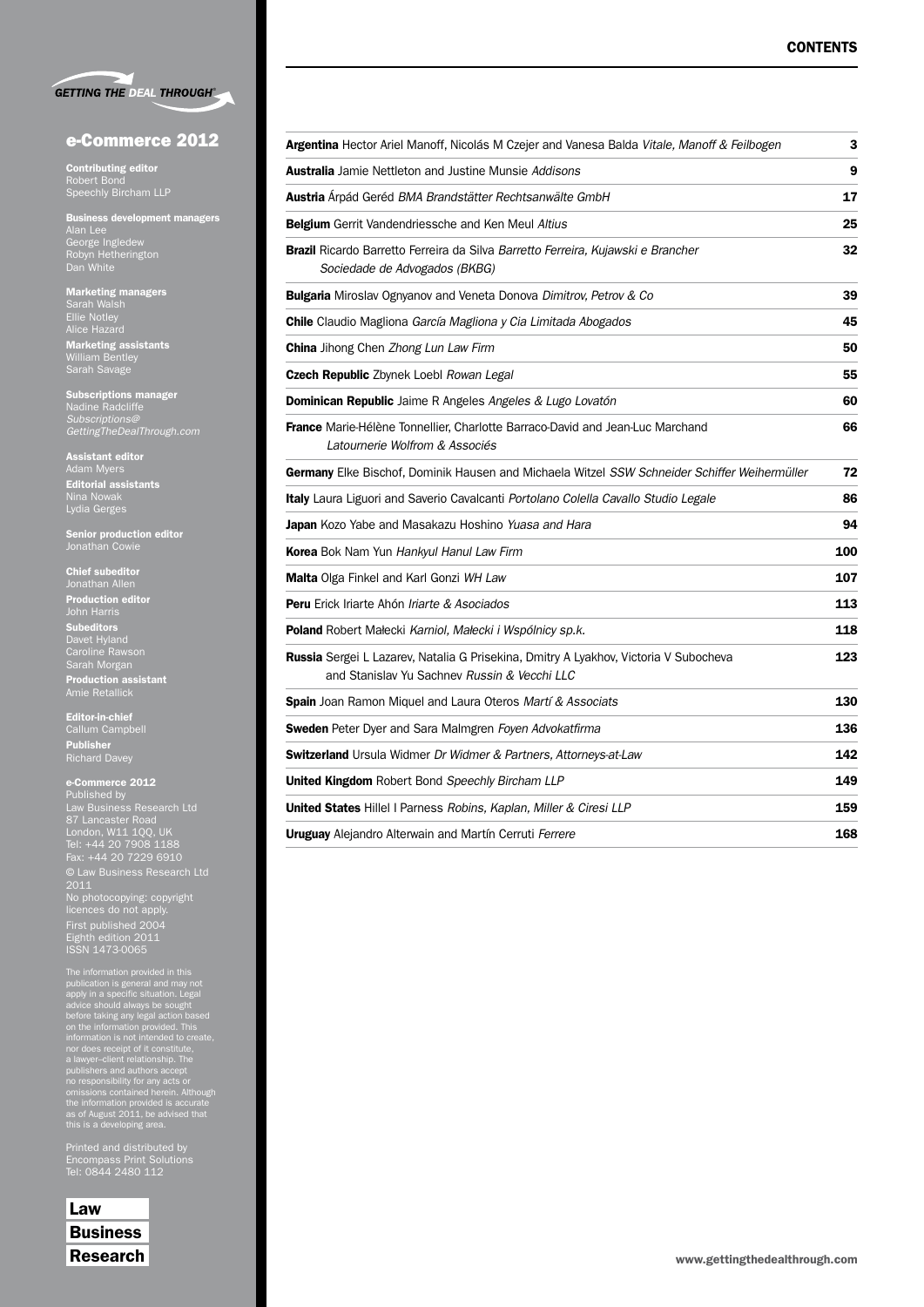# Poland

### Robert Małecki

Karniol, Małecki i Wspólnicy sp.k.

#### **General**

1 How can the government's attitude and approach to internet issues best be described?

The Polish legislator appreciates the importance of e-commerce issues and we are seeing the development and implementation of many acts related to e-commerce.

#### **Legislation**

2 What legislation governs business on the internet?

The following acts regulate business on the internet:

- the Civil and Criminal Codes;
- Act of 18 July 2002 on the Electronic Provision of Services (AEPS);
- the E-Signatures Act of 18 September 2001 (AES);
- the Personal Data Protection Act of 29 August 1997 (APDP);
- the Copyright and Neighbouring Rights Act of 4 February 1994 (Copyright Act);
- the Telecommunications Law Act of 16 July 2004 (TLA);
- the Protection of Particular Consumers' Rights and the Liability for the Damage caused by a Hazardous Product Act of 2 March 2000 (APPCR); and
- the Act of 5 July 2002 on the Protection of certain electronically provided services based on, or consisting of, conditional access.

#### Regulatory bodies

3 Which regulatory bodies are responsible for the regulation of e‑commerce and internet access tariffs and charges?

These are matters for the Ministry of Infrastructure, which may instruct the President of the Electronic Communications Office (ECO) to prepare draft acts in this area. The ECO supervises the telecommunications market. It also imposes financial penalties for breaches of the TLA and for the failure to observe decisions of the President of ECO. The Polish Chamber of Information Technology and Telecommunications, created in 1993 – by which the Arbitration Court for internet domains operates – gives opinions on existing and proposed legal provisions in these areas.

#### **Jurisdiction**

4 What tests or rules are applied by the courts to determine the jurisdiction for internet-related transactions (or disputes) in cases where the defendant is resident or provides goods or services from outside the jurisdiction?

The general principles referring to civil proceedings apply in such a case. In particular, the Lugano Convention on jurisdiction and the

enforcement of judgments in civil and commercial matters of 16 September 1988, the Lugano Convention on jurisdiction and the recognition and enforcement of judgments in civil and commercial matters of 30 October 2007 and Council Regulation (EC) No. 44/2001 of 22 December 2000 on jurisdiction and the recognition and enforcement of judgments in civil and commercial matters are of paramount importance.

If at least one of the parties is resident of an EU member state, or of a country that is a party to one of the above-mentioned Lugano Conventions, the parties may agree that a court in a particular member state shall have jurisdiction. Otherwise, persons resident in an EU member state should be sued before the courts of that member state, irrespective of their citizenship. In the case of a legal person, under the above-mentioned regulation the location of its registered office will determine the appropriate court, or alternatively the place of its main governing body or business activity. The claim may also be brought before a court where the obligation was or was to be performed.

As to agreements with consumers, the consumer may initiate proceedings against a legal person or an individual conducting business activity before the court having jurisdiction over its registered office or the place of the consumer's residence. Actions against a consumer may be taken by legal persons or individuals conducting business activity only in courts of the country where the consumer is resident.

If none of the aforementioned acts applies and there are no applicable bilateral agreements, the parties may submit specific cases to the Polish courts or the Arbitration Court. In any case, Polish courts have jurisdiction if the agreement was signed or performed in Poland, the defendant is resident or has its registered office in Poland or the tort or breach was committed in Poland.

#### Contracting on the internet

5 Is it possible to form and conclude contracts electronically? If so, how are contracts formed on the internet? Explain whether 'click wrap' contracts are enforceable, and if so, what requirements need to be met?

Yes, it is possible. In case of contracts formed electronically offline (e-mail), an offer made electronically shall be deemed to have been made to the other person at the moment of its introduction to a means of electronic communication in a way that enabled that person to learn of its content.

In the case of a contract formed electronically online, an offer made electronically is binding for the offeror if the other party confirms its receipt without delay. This rule does not apply to contracts concluded by e-mail and other means of individual long-distance communication. In business-to-business (B2B) relationships the parties may agree on the exclusion of this rule as well. A party entering into a 'click wrap' contract should be provided with the terms and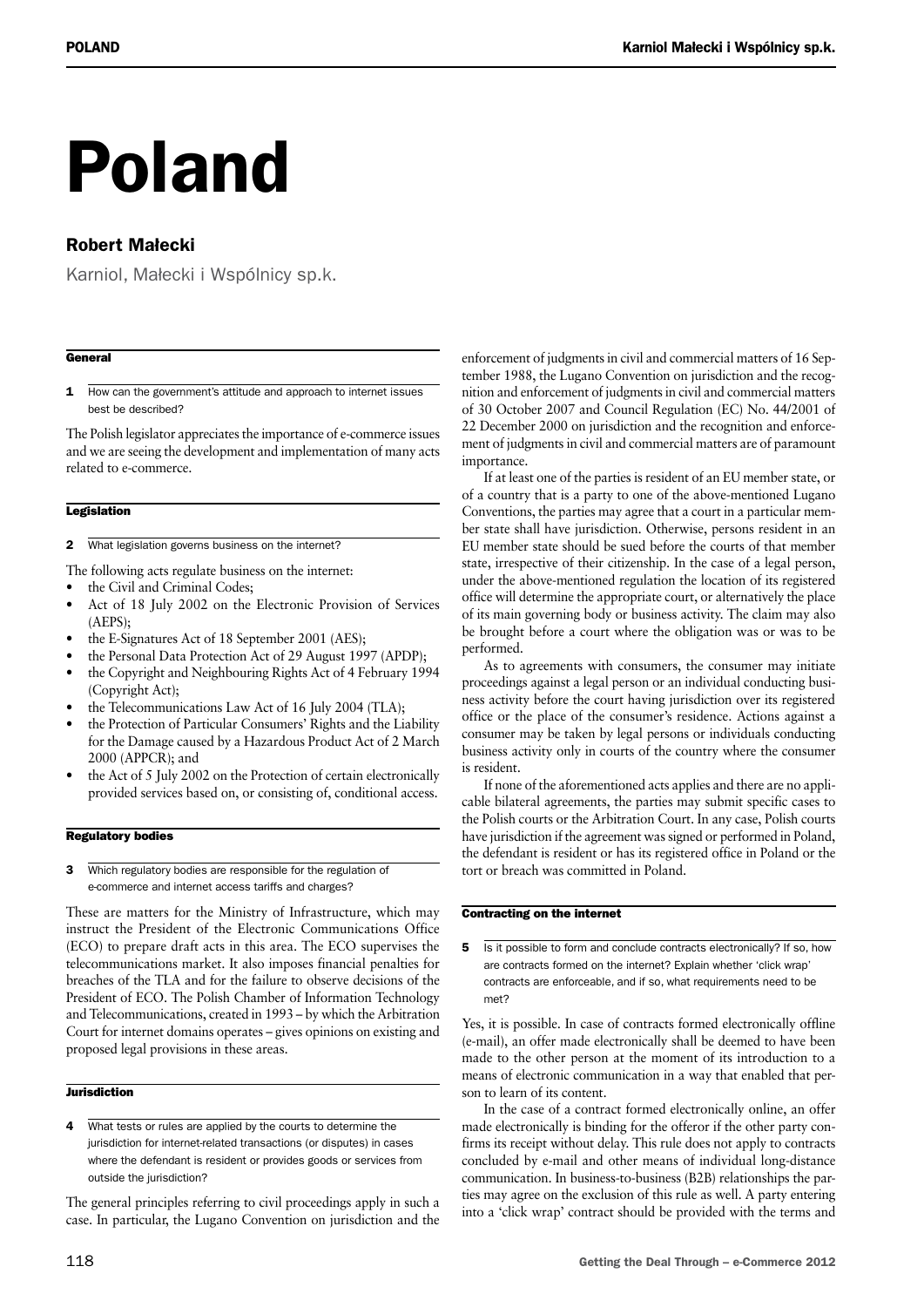conditions of the vendor's contract. Moreover, the party that is a business entity should provide the other contracting party, inter alia, with information about technical acts covered by the execution of the agreement, the legal effects of confirmation of the receipt of the offer and the languages in which the agreement may be concluded. If the contract is formed by e-mail or another means of individual electronic long distance communication, the general provisions of the Civil Code shall apply. In business-to-consumer (B2C) contracts, the business entity should also meet the additional conditions stipulated by APPCR.

Are there any particular laws that govern contracting on the internet? Do these distinguish between business-to-consumer and business-tobusiness contracts?

The general provisions of the Civil Code, AES and AEPS also apply to internet contracts. B2C contracts are subject to provisions of the Civil Code and APPCR.

#### 7 How does the law recognise or define digital or e-signatures?

Under AES, an e-signature is data in an electronic format which, together with other data to which it has been attached or to which it is logically related, identifies the signatory. The act further defines an advanced e-signature as being an e-signature ascribed solely to the person appending the signature, who controls the data exclusively using safe equipment, and is linked to the data to which it was attached in a way that any further change of that data is made apparent.

8 Are there any data retention or software legacy requirements in relation to the formation of electronic contracts?

The Civil Code makes no such provision, but retention of such data is always in the interest of the contracting party in order to produce evidence in any subsequent proceedings.

Article 180(a) of TLA requires public telecommunications operators or providers of publicly accessible telecommunications services to retain the transmission and localisation data generated or processed by those entities within the territory of Poland for 24 months and to make such data accessible to the competent authorities, including courts and prosecutors, on the basis regulated by special acts. However, these data do not relate to the content of contracts; they just confirm internet activity (time of log-in, IP number, etc).

AES regulations concerning software create requirements for the formation of electronic contracts. These refer to software complying with specified standards for the proper verification of signature authenticity. AEPS requires that the service provider ensures the security of the service performed and, in particular, renders it impossible for a third party to access the content of the transmission.

#### **Security**

9 What measures must be taken by companies or ISPs to guarantee the security of internet transactions?

Under APDP and AEPS, the data controller – being the data processor, including the service provider rendering electronic services – must take measures to ensure the protection of personal data that are subject to processing.

10 As regards encrypted communications, can any authorities require private keys to be made available? Are certification authorities permitted? Are they regulated and are there any laws as to their liability?

Under AES, a business entity as defined in the Act on the Freedom in Conducting Business Activities of 2 July 2004 (AFCBA) may provide certification services. No permit or licence is necessary, but only an entity entered into the register maintained by the minister of the economy may issue a qualified certificate. Such services may also be provided by the National Bank of Poland and public authority bodies, but only for their own use or in favour of other public authority bodies.

Pursuant to article 11(3) of AES, no liability is incurred for any damage resulting from false data entered in the certificate at the request of the person appending the e-signature.

Providers are liable to recipients for the non-performance or improper performance of their obligations unless the resulting damage was caused by circumstances for which they are not liable and which could not have been prevented by exercising due care. Qualified certification providers are subject to compulsory liability insurance.

Data for appending the e-signature (a private key) are only available to the person appending the signature, and there is no obligation requiring this person to disclose them. Additionally, other information related to the provision of certification services, including data used for verification of the authenticity of the signature and of the person (a public key) is confidential. However, it may be required by a court or a prosecutor if such information is connected with the pending proceedings, by state authorities when supervising the entities providing certification services and by other authorities empowered by separate acts.

#### Domain names

11 What procedures are in place to regulate the licensing of domain names? Is it possible to register a country-specific domain name without being a resident in the country?

These matters are subject to the regulations of the registration body, the Scientific and Academic Computer Network (NASK). In order to register a domain the interested party contracts NASK. This interested party has to guarantee that the data it submits to NASK is accurate and that the submission of the offer and the performance of the contract does not infringe any third party's rights or the law. NASK does not examine whether by entering into or performing the contract the subscriber has infringed the third party's rights or the law.

Moreover, depending on the particular matter, provisions concerning trademark protection, the Combating of Unfair Competition Act of 16 April 1993 (ACUC), copyright law and provisions of the Civil Code will apply. The right to the '.pl' domain is not reserved for business entities with registered offices in Poland or persons resident in Poland.

12 Do domain names confer any additional rights (for instance in relation to trademarks or passing off) beyond the rights that naturally vest in the domain name?

Generally domain names confer no additional rights, as registration of a domain means only that others may not hold this domain as their own. The 'first come, first served' principle applies in domain registration. Industrial property law permits the registration of a domain as a trademark after the completion of specific formalities. However, use of a similar domain may constitute an act of unfair competition, especially where there is a risk that consumers will be misled as to the identity of the business holding the given domain.

13 Will ownership of a trademark assist in challenging a 'pirate' registration of a similar domain name?

Trademark holders may sue a third party that is infringing their rights by using the domain name. Holders may demand that such use is stopped, as well as demand a reimbursement of profits gained by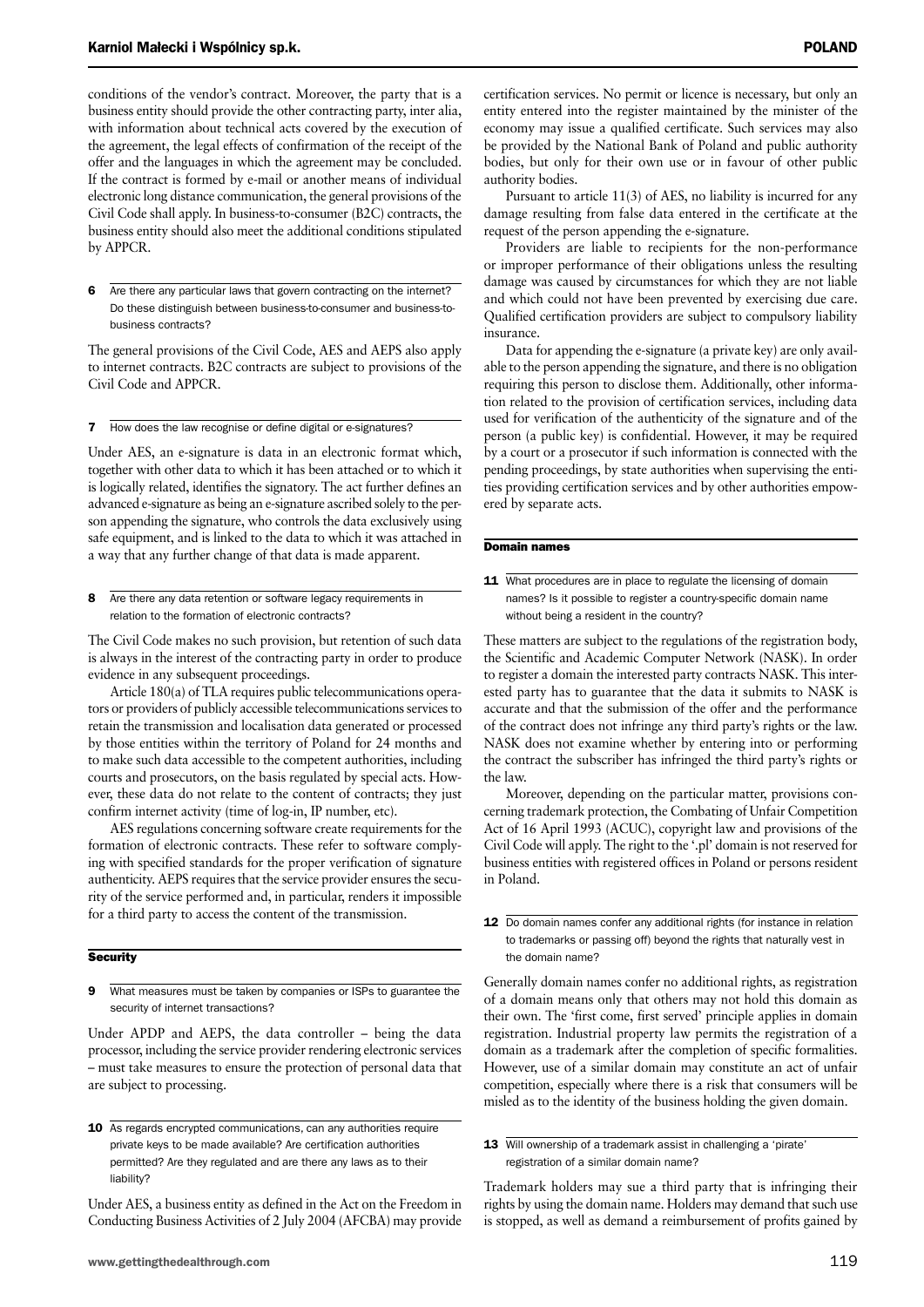its use or the award of damages, a court may also order the defendant to pay a sum of money for a charitable purpose. These claims can also be made against a person using a registered trademark as an internet domain.

#### **Advertising**

#### 14 What rules govern advertising on the internet?

Advertising on the internet is not expressly regulated by Polish law. Therefore the general rules concerning advertising apply, ie, provisions of ACUC, AEPS and regulations for the protection of incorporeal interests in intellectual property. In specific situations, the Press Law Act of 26 January 1984 and the Radio and Television Law Act of 29 December 1992 apply.

#### 15 Are there any products or services that may not be advertised or types of content that are not permitted on the internet?

Banned advertising, including advertising on the internet, includes: advertising contrary to the law, misleading advertisements, unjust comparative advertising, hidden advertising, advertising that invades privacy, spam and advertising of tobacco, alcohol (beer – on certain conditions), psychotropic and abusive substances, games of chance and medicinal products that do not meet specific requirements.

Certain limitations apply to the advertising of medical services, services rendered by attorneys-at-law, notaries, as well as legal and tax advisers.

Total bans apply to contents of a criminal nature, including child pornography, pornography with animals or those provoking crime or racial or ethnic hatred.

#### Financial services

16 Is the advertising or selling of financial services products to consumers or to businesses via the internet regulated, and, if so, by whom and how?

The sale of financial services products is subject to AEPS, article 21 of the AFCBA and article 661 of the Civil Code. Service providers must provide the service recipient with information concerning themselves and the contractual procedure.

Chapter 2(a) of APPCR applies to consumers, who must be informed by the service provider about, inter alia, the identity of the service provider, the subject matter and conditions of the transaction and the right and method by which to withdraw from the agreement. However, this right to withdraw from the agreement does not apply to financial services whose price depends only on fluctuations of the market which are beyond the control of the service provider. The consumers' rights pointed in APPCR cannot be excluded or limited by the contract.

Advertising of financial services products is subject to requirements of fair advertising arising from ACUC and the Act of 23 August 2007 on Counteracting Unfair Commercial Practices. This issue is also subject to regulations of the Polish Financial Supervision Authority.

#### **Defamation**

#### 17 Are ISPs liable for content displayed on their sites?

A website's creator, rather than the ISP, is generally liable for content displayed on the site. However, an ISP may be liable under civil law for any unlawful act as an accomplice of the tortfeasor.

ISPs that are natural persons may incur criminal liability as an accomplice if the content displayed on the website includes prohibited material (eg, defamatory or pornographic content). However,

according to article 14 of AEPS, an ISP is not liable for the content displayed on the site if it does not have actual knowledge of illegal information or activity, or upon obtaining an official notification or reliable information about the illegality of the given information or activity expeditiously disables access to the information.

#### 18 Can an ISP shut down a web page containing defamatory material without court authorisation?

If the web page clearly contains defamatory or criminal material, then the ISP may shut it down even without a court order without incurring liability for damages.

#### Intellectual property

19 Can a website owner link to third-party websites without permission?

Basically, yes. However, Polish law contains no explicit regulation concerning this issue and each case of linking should be considered individually, particularly with respect to the regulations of the Copyright Act and the Industrial Property Law Act of 30 June 2000.

20 Can a website owner use third-party content on its website without permission from the third-party content provider?

Under article 50(3) of the Copyright Act, making a work available to the public when and where the public chooses is one example of the fields of exploitation of the work, and this extends to the internet. The owner of the rights to work may use and dispose of such work in all fields of exploitation.

The website owner may not display a third party's content that constitutes a work within the meaning of the Copyright Act without the express consent of the owner of the rights to that work.

However, the principles of permitted public use regulated by the provisions of the Copyright Act apply. In specific cases, a work can be used without the express consent of the copyright owner; however, this is without prejudice to his or her right to remuneration, if applicable.

21 Can a website owner exploit the software used for a website by licensing the software to third parties?

Yes, if the website owner has copyright or licence rights to the software in the relevant exploitation field. If not, the copyright owner's consent is required.

#### 22 Are any liabilities incurred by links to third-party websites?

Displaying a link to any unlawful content may result in joint liability in law if there was knowledge of the nature of the content. The entity displaying a link may also be liable if the link is classified as unlawful advertising or when the content or form of the link itself is contrary to law. In order not to be held liable, a given entity shall remove a link infringing law as soon as it receives an official or reliable information about the infringement.

#### Data protection and privacy

#### 23 How does the law in your jurisdiction define 'personal data'?

Under article 6 of APDP, personal data are any information concerning an identified or identifiable natural person. An identifiable natural person is a person who can be identified directly or indirectly, in particular by identity number or by one or more specific factors determining his or her physical, physiological, intellectual, economic, social or cultural features. Information is not regarded as identifying where the identification requires an unreasonable amount of time, cost or manpower.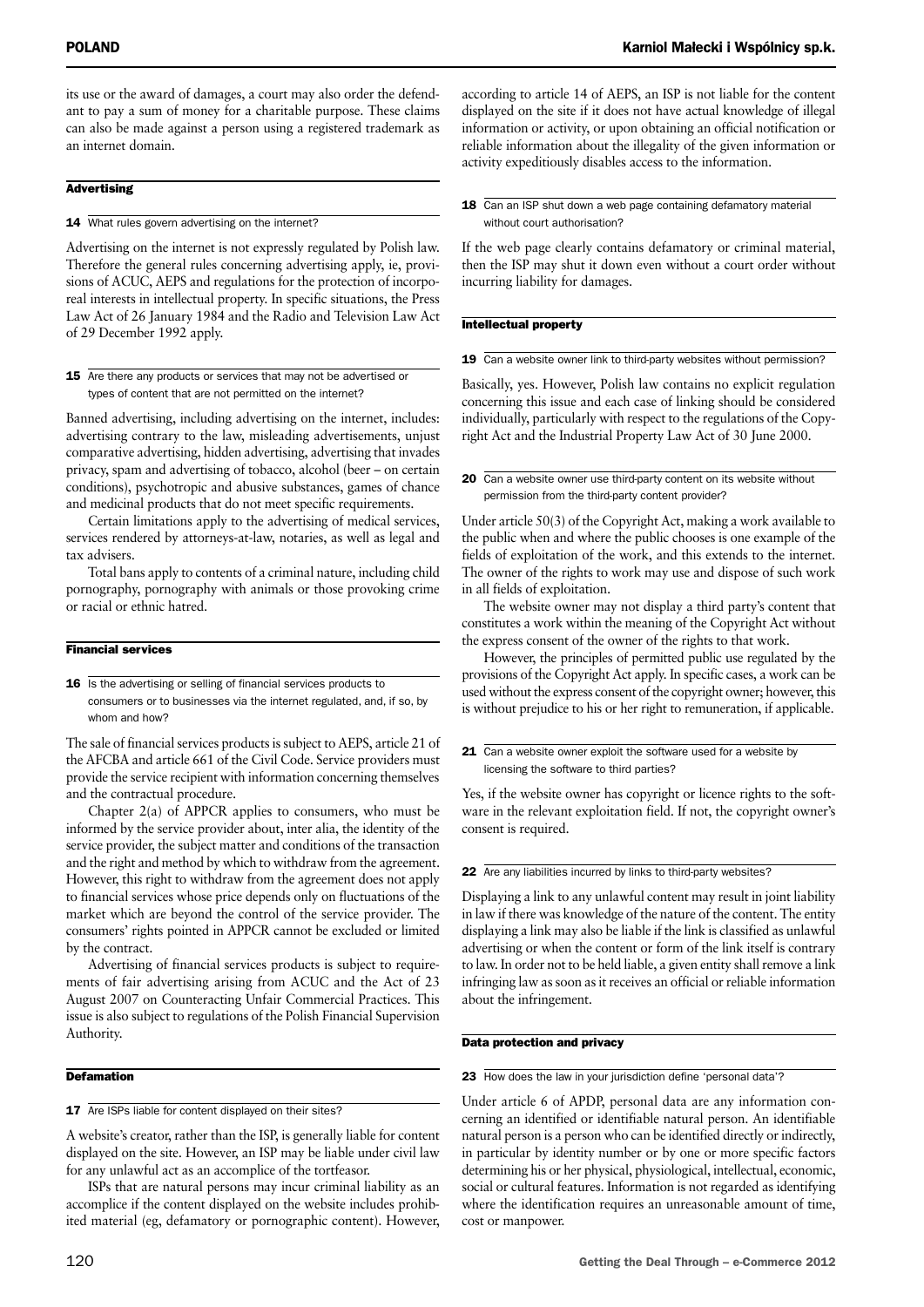24 Does a website owner have to register with any controlling body to process personal data? May a website provider sell personal data about website users to third parties?

Pursuant to article 40 of the APDP, the data controller is obliged to notify a data filing system for registration to the Inspector General of Personal Data Protection. A data controller is the person who has real control over the processed data, and is not always the website owner.

The prior and explicit consent of the data subject is required for any sale of the data.

25 If a website owner is intending to profile its customer base to target advertising on its website, is this regulated in your jurisdiction?

Article 19(4) of AEPS limits the website owner to profiling its customer base only for advertising, market studies or analyses of service recipients' preferences, and only for the purpose of improving these services' quality. Only exploitation data and data not necessary to provide the electronic services may be processed when profiling such a base. Exploitation data are data that determine the service recipient's manner of using the electronic service (profile, identification of the telecommunication network or information technology system, information about the beginning, scope and end of use of the electronic service).

However, processing the above-mentioned data, which identify the service recipient and his or her telecommunication network or information technology system, requires the prior express consent of the service recipient (the data subject). If consent is not given, the service provider is obliged to make such data anonymous and use only data that do not identify the service recipient.

26 If an internet company's server is located outside the jurisdiction, are any legal problems created when transferring and processing personal data?

The transfer of personal data to a third country may take place if the country of destination ensures at least the same level of personal data protection in its territory as that which is in force in the territory of Poland. This rule should not be applied to the transfer of personal data required by legal provisions or by provisions of any ratified international agreement.

The data controller may also transfer the personal data to the third country provided that:

- the data subject has given his or her written consent;
- the transfer is necessary for the performance of a contract between the data subject and the data controller, or takes place in reply to a request from the data subject;
- the transfer is necessary for the performance of a contract concluded in the interest of the data subject between the data controller and another subject;
- the transfer is necessary or required by reasons of public interest or for the establishment of a legal claim;
- the transfer is necessary in order to protect vital interests of the data subject; and
- the transfer relates to data which are publicly available.

In other cases, the transfer of personal data to a third country requires the consent of the Inspector General of Personal Data Protection, provided that the data controller ensures adequate protection with respect to privacy protection and the rights and freedoms of the person whom the data concerns.

27 Does your jurisdiction have data breach notification laws?

Yes, this matter is subject to the provisions of APDP. In case of any breach of provisions on personal data protection, the Inspector General of Personal Data Protection may act ex officio as well as upon a motion of the person concerned.

#### **Taxation**

28 Is the sale of online products subject to taxation?

Yes, but the sale of products over the internet is not subject to separate tax provisions and online sales are subject to taxation on the same terms as ordinary sales. The issue is regulated by the Income Tax Acts, the Act on VAT and the Act on Civil Law Transactions.

Regarding income tax, in certain circumstances this may result in the taxpayer having a permanent establishment in the given country and may result in liability for payment of income tax in that country on income generated in connection with the existence of such permanent establishment.

Placing a server in Poland does not influence VAT taxation on sales transactions. The nature of the transaction and the VAT taxation status of the purchaser are crucial to determine VAT liability.

#### 30 When and where should companies register for VAT or other sales taxes? How are domestic internet sales taxed?

The place of registration should be the tax office competent for the company's registered office or principal place of business. Registration should be effected upon the commencement of business activities.

Internet sales are subject to general VAT rates applicable in Poland: the principal rate is 23 per cent and the reduced rate for some goods and services is 8 per cent. Certain goods and services are not subject to VAT.

31 If an offshore company is used to supply goods over the internet, how will returns be treated for tax purposes? What transfer-pricing problems might arise from customers returning goods to an onshore retail outlet of an offshore company set up to supply the goods?

The return of goods supplied over the internet is not subject to any particular tax provisions and should be settled according to general income tax and VAT procedures.

The taxation issues related to transfer-pricing provisions are not specifically regulated because of their internet character.

#### **Gambling**

32 Is it permissible to operate an online betting or gaming business from the jurisdiction?

#### This issue is regulated by the Gambling Act of 19 November 2009  $(AG).$

Operating online betting or gaming is not expressly regulated by the AG. However, due to its provisions, cylindrical games, card games, games of dice, games on gaming machines and mutual betting may only be provided in real, non-internet casinos, in bingo rooms and at mutual betting points. Therefore, the operation of such an online business is prohibited. However, there is a project of a new Gambling Act prepared introducing amendments to enhance the rule of law and protection of society against the negative effects of gambling. The amendments concern including but not limited to introducing an explicit prohibition on operating betting and gaming on the internet and participating in such games organised on the internet (with the exception of the online mutual betting). It is proposed that accepting mutual betting could be provided at mutual betting points or via the internet. The mutual betting on the internet will be permissible as it constitutes one of the forms of betting distribution, subject to compliance with the statutory requirements.

<sup>29</sup> What tax liabilities ensue from placing servers outside operators' home jurisdictions? Does the placing of servers within a jurisdiction by a company incorporated outside the jurisdiction expose that company to local taxes?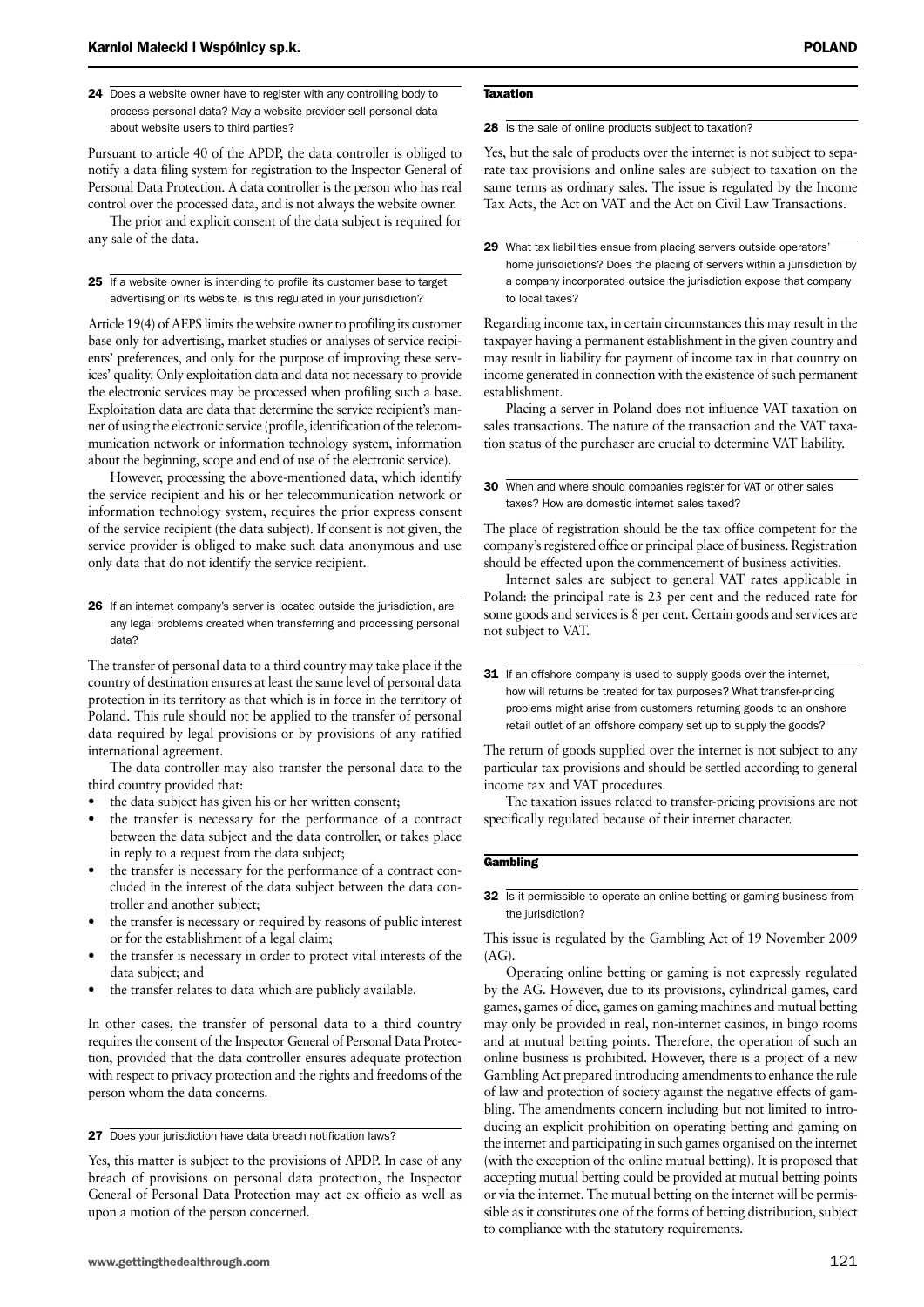33 Are residents permitted to use online casinos and betting websites? Is any regulatory consent or age, credit or other verification required?

Online casinos and betting websites offering mutual bets are prohibited in Poland. Under article 107 section 2 of the Tax Criminal Code, it is also prohibited to participate in a foreign game of chance or a foreign mutual bet within the territory of Poland. Anyone using such a service within Poland commits a tax offence subject to a fine or/and imprisonment of up to three years.

#### **Outsourcing**

34 What are the key legal and tax issues relevant in considering the provision of services on an outsourced basis?

Outsourcing is classified and defined in the Council of Ministers' Regulation of 24 December 2007 on Polish Classification of Business Activity and in the Council of Ministers' Regulation of 29 October 2008 on Polish Classification of Goods and Services. There is no general regulation concerning the provision of services on an outsourced basis.

Special provisions for the banking sector are provided by the Act on Banking Law of 29 August 1997, which determines the conditions and principles that must be met in order to provide services on an outsourced basis.

Tax law does not provide any special regulations on outsourcing. Therefore, the general provisions of Polish tax law are applicable.

**35** What are the rights of employees who previously carried out services that have been outsourced? Is there any right to consultation or compensation, do the rules apply to all employees within the jurisdiction?

If outsourcing leads to the termination of employment contracts, the employer hires more than 20 people and a specific group of employees is made redundant, then under the Act on Special Principles of Terminating Employment with Employees for Reasons Not Related to the Employees of 13 March 2003 the employer shall consult the trade union over such dismissals and is liable to make severance payments. However, this rule is applicable only where a trade union operates at the employing establishment.

If the employer hires at least 50 people, it shall inform and consult the employees' council issues related to changes in the structure and operation of the business before using an outsourced company.

#### Online publishing

36 When would a website provider be liable for mistakes in information that it provides online? Can it avoid liability?

There is no requirement to monitor information displayed on websites through an intermediary and there is no liability if such

information infringes third-party rights, provided that the website provider is not aware of the illegal nature of such information. If the provider receives official notice about the unlawful nature of the information, it is not liable to a third party if it prevents access to that information without delay. If a website provider is simultaneously a content provider, it is liable for the information displayed online under the general principles of the Civil Code or for infringement of other rights (eg, intellectual property rights). See question 12.

37 If a website provider includes databases on its site, can it stop other people from using or reproducing data from those databases?

The Databases Protection Act of 27 July 2001 applies. A website provider who has a right to a database may prohibit unauthorised third parties from the total or partial use of such a database.

However, it is allowed to use part of a database made available on a website, which is not essential as to the quality and quantity. Moreover, such use should not infringe the normal use of the database or harm the interests of its owner.

In any event, use of the database is permitted if the third party uses it for didactic or research purposes and identifies the source, or if such use is justified for a non-commercial goal, or for internal security and court or administrative proceedings. Despite this, recurring and systematic downloading or secondary use of the database is not permitted if this is contrary to normal use and results in unjustified violation of the owner's interests.

If the database can be regarded as a work according to the provisions of copyright law, the Copyright Act will additionally apply

#### 38 Are there marketing and advertising regulations affecting website providers?

As mentioned in question 14, advertising on the internet is not expressly regulated by Polish law and general rules concerning advertising apply. Courts consider internet press as falling into the scope of application of the Press Law Act of 26 January 1984. Like its traditional form, internet television is governed by the Radio and Television Law Act of 29 December 1992. Both acts provide prohibitions as to the content of advertisements. Also ACUC provides regulations on unfair or prohibited advertising. If a given advertisement is contrary to the provisions of these acts, ie, it is illegal, AEPS will apply. Under article 14 of AEPS a website provider will not be held liable if it does not have actual knowledge of illegal information or upon obtaining an official notification or reliable information about the illegality of the given information expeditiously disables access to the information.



#### Robert Małecki **alecki** rmalecki@kmw-adwokaci.pl

ul Świętojerska 5/7 Tel: +48 22 828 14 60 00-236 Warsaw Fax: +48 22 827 04 63

Poland www.kmw-adwokaci.pl